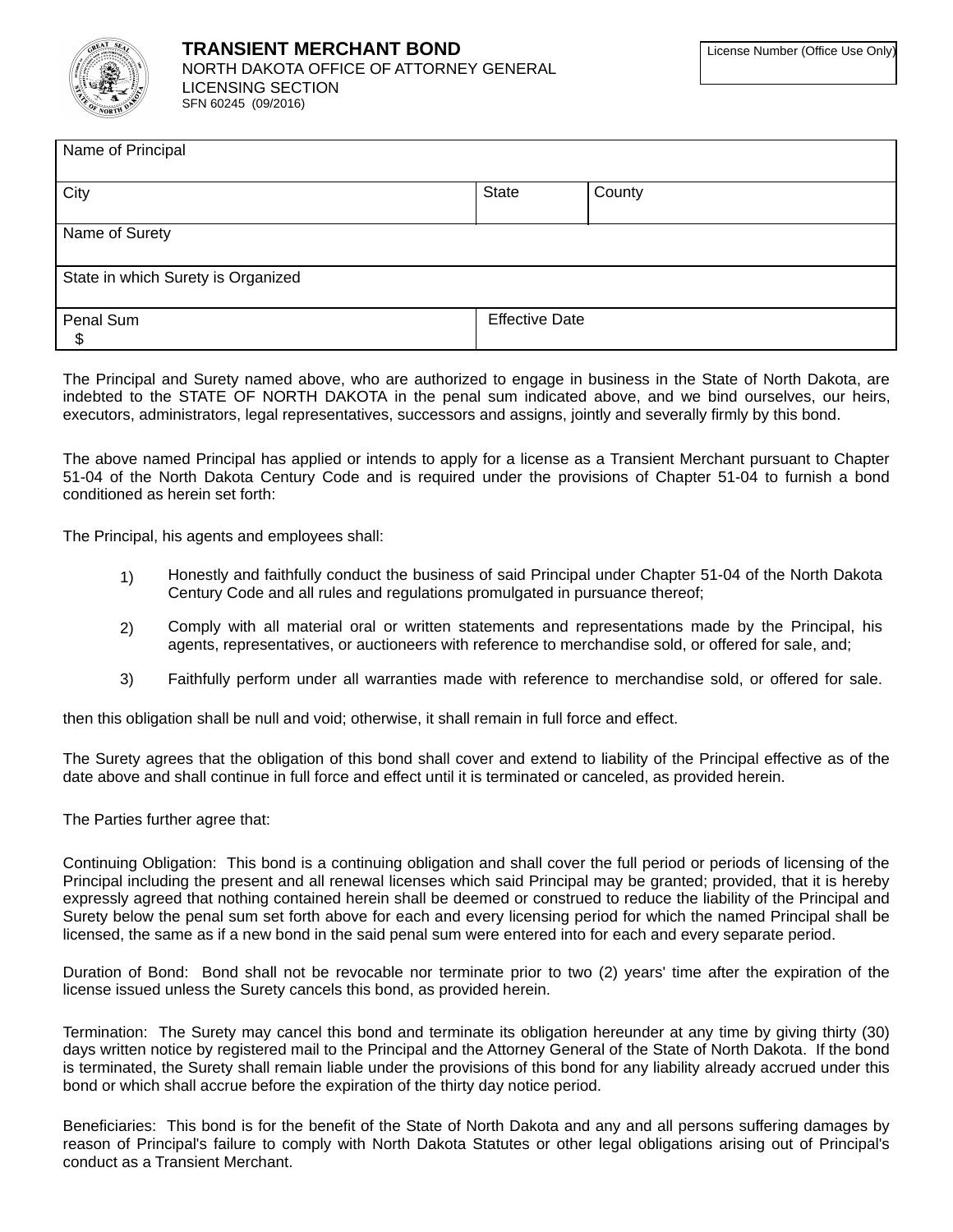Office of Attorney General/Licensing Section SFN 60245 (09/2016) Page 2

Right to Bring Action: If the Principal violates Chapter 51-04 of the North Dakota Century Code or other legal obligations arising out of its conduct as a Transient Merchant, the State of North Dakota, as well as any person damaged as a result of such violation shall have, in addition to all other legal remedies, a right of action upon this bond for loss sustained by the injured party in any court having jurisdiction of the amount claimed for the recovery of any loss sustained.

Aggregate Liability: Regardless of the number of claimants, the amount of the claims, or the number of years the bond remains in effect, the aggregate liability of the Surety on this bond shall be limited to the payment of the penal sum set forth above.

Notice: In the event either the Principal and/or the Surety under this bond are served with notice of any action commenced or notice of intent to file an action or claim against said Principal or Surety under the bond, said Principal and Surety shall, respectively, and within ten (10) days, give written notice of the filing of such action or of the intent to file an action or claim, as well as give written notice within ten (10) days of the final disposition of such action or claim to, the following address:

> **Consumer Protection & Antitrust Division** Office of Attorney General **Gateway Professional Center** 1050 East Interstate Ave. Ste. 200 Bismarck, ND 58503-5574

Modification: The Principal and the Surety agree that they shall not amend, modify or vary any term of this bond without prior written consent of the Attorney General of the State of North Dakota.

Warranties: The Surety hereby represents and warrants that it is in full compliance with the provisions of the laws of the State of North Dakota.

NOTE:

- $1)$ If Principal is a corporation or limited liability company, a resolution of Board of Directors, Governors or Managers of Principal authorizing execution of the bond must be attached. (SAMPLE RESOLUTION ATTACHED.)
- $2)$ Valid power of attorney from the Surety must be attached.
- $3)$ When required to do so by the Attorney General of the State of North Dakota, the Principal must furnish the name and address of its resident agent that shall accept service of process on behalf of the Principal.

IN WITNESS WHEREOF, we have hereunto set our hands and seals as of the day and year first herein above written.

| Name of Principal  |                  |       |          |
|--------------------|------------------|-------|----------|
| Signature          | Title            |       |          |
|                    |                  |       |          |
| <b>Surety Name</b> | Attorney in Fact |       |          |
| Address            | City             | State | ZIP Code |
| Signature          |                  |       |          |

## APPROVAL ND OFFICE OF ATTORNEY GENERAL

| Approved as to form on behalf of        | <b>Approval Date</b> |
|-----------------------------------------|----------------------|
| North Dakota Attorney General           |                      |
| Signature of Assistant Attorney General |                      |
|                                         |                      |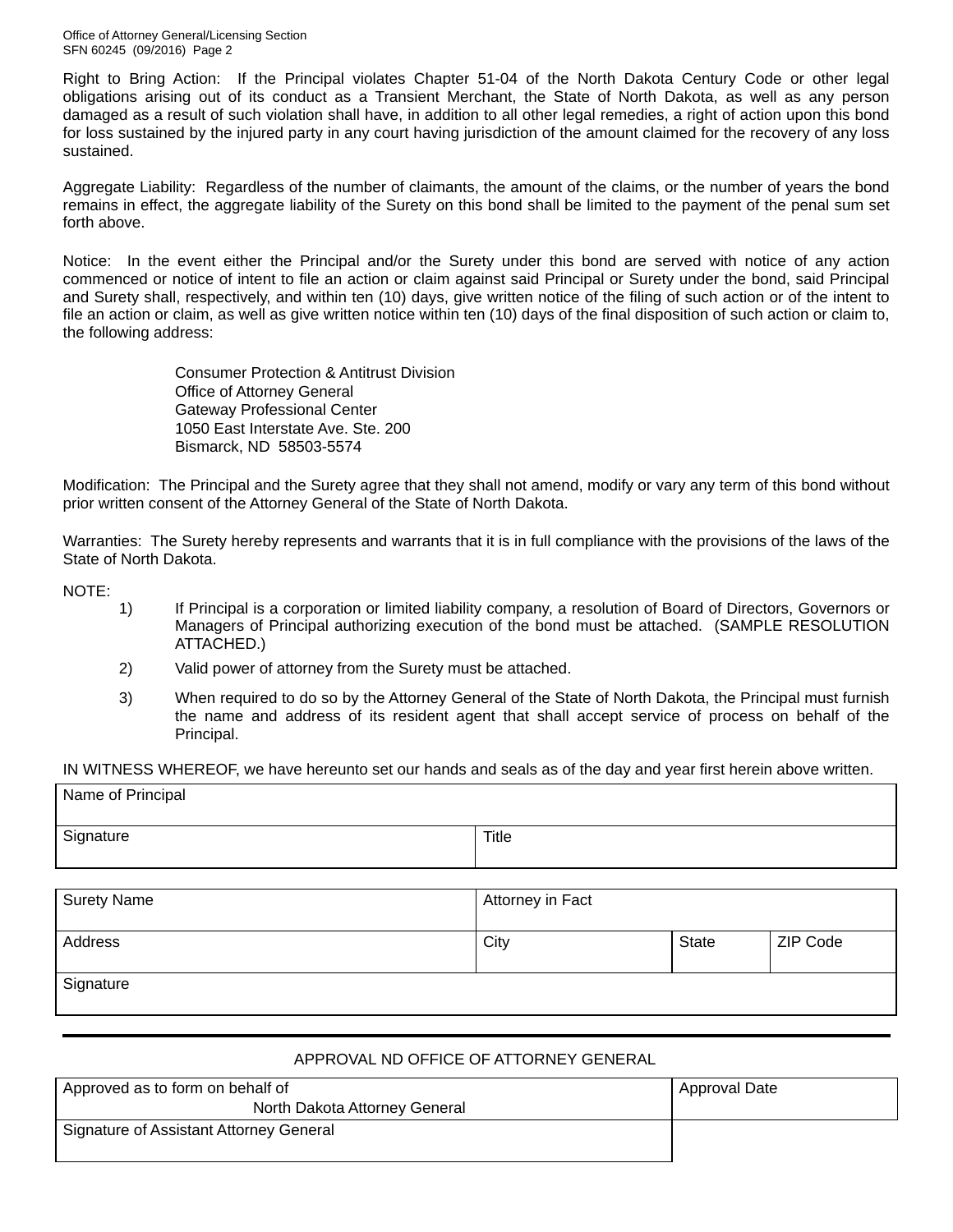## **FORMA**

| State of  |  |  |
|-----------|--|--|
| County of |  |  |

| Individual signing on behalf of Principal on page 2 |
|-----------------------------------------------------|
|-----------------------------------------------------|

| Name | Title |
|------|-------|
|      |       |

As of the date indicated below,

- IF BY INDIVIDUAL Personally appeared the individual identified above, known to me to be the person who **USE THIS FORM** is described in and who executed the within instrument as obligor, and he acknowledged to me that he executed same.
- IF BY CO-PARTNERSHIP Personally appeared the individual identified above, known to me to be one of the **USE THIS FORM** members of the co-partnership that is described in and that executed the within instrument for and on behalf of said co-partnership as obligor, and he acknowledged to me that he executed the same for said co-partnership.
- **IF BY CORPORATION** Personally appeared the individual identified above, known to me to be an officer of the **USE THIS FORM** corporation that is described in and that executed the within instrument as obligor, and he acknowledged to me that such corporation executed the same.
- IF BY LIMITED Personally appeared the individual identified above, known to me to be a governor or **LIABILITY COMPANY** member of the limited liability company that is described in and that executed the within **USE THIS FORM** instrument as obligor, and he acknowledged to me that such limited liability company executed the same.

| Notary Stamp |                                   |      |
|--------------|-----------------------------------|------|
|              | Subscribed to and sworn before me | Date |
|              | Signature of Notary Public        |      |
|              | <b>Commission Expiration Date</b> |      |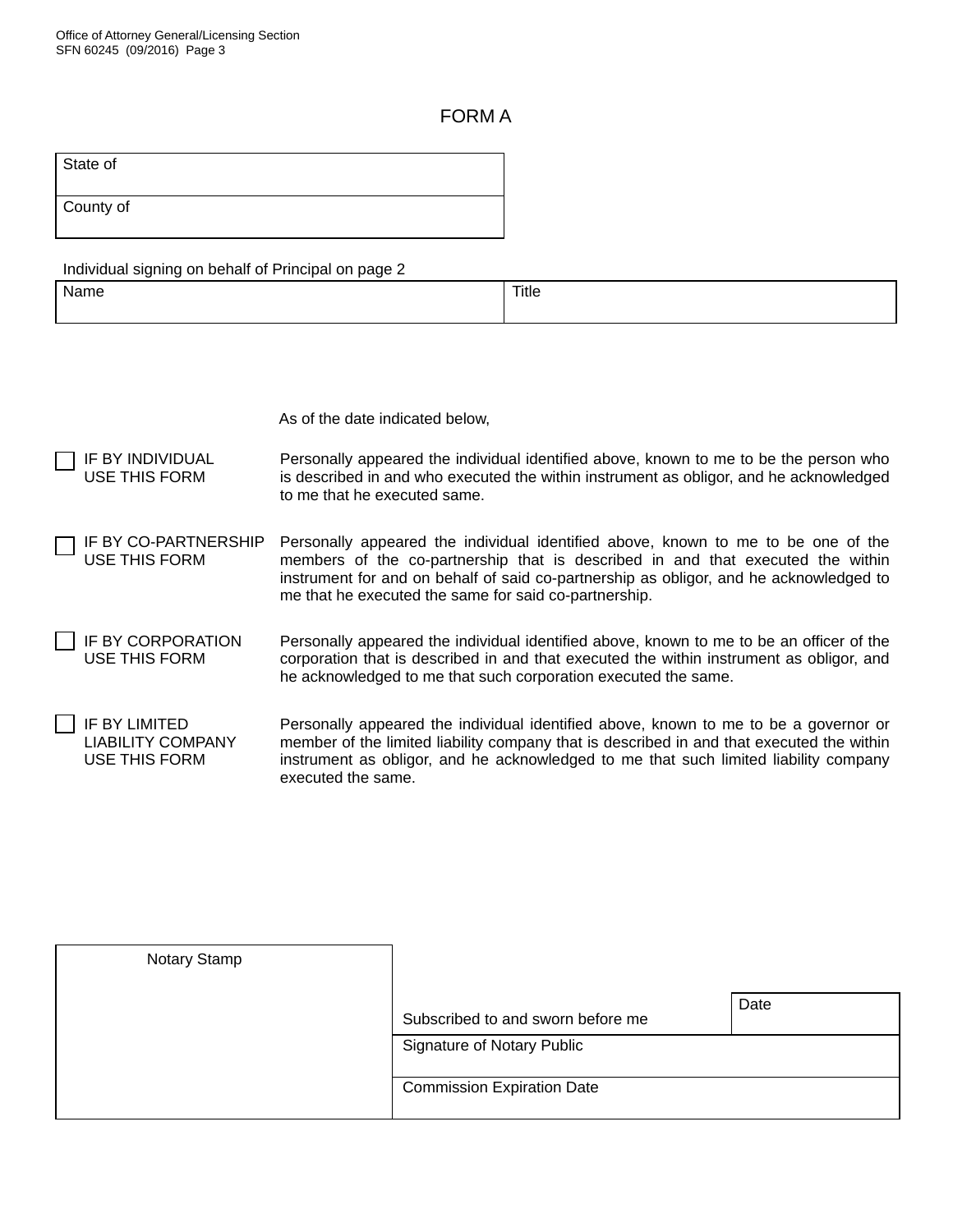## **FORM B**

State of

County of

Individual signing on behalf of Surety on page 2

Attorney In Fact

**Surety Name** 

As of the date indicated below before me, the undersigned, a notary public in and for said county and state, personally appeared the individual identified above known to me to be the person who is described in and whose name is subscribed to the within instrument as the attorney in fact of the above named surety and he acknowledged to me that he subscribed the name of the surety identified above and his own name as attorney in fact.

| Notary Stamp |                                   |      |
|--------------|-----------------------------------|------|
|              | Subscribed to and sworn before me | Date |
|              | Signature of Notary Public        |      |
|              | <b>Commission Expiration Date</b> |      |